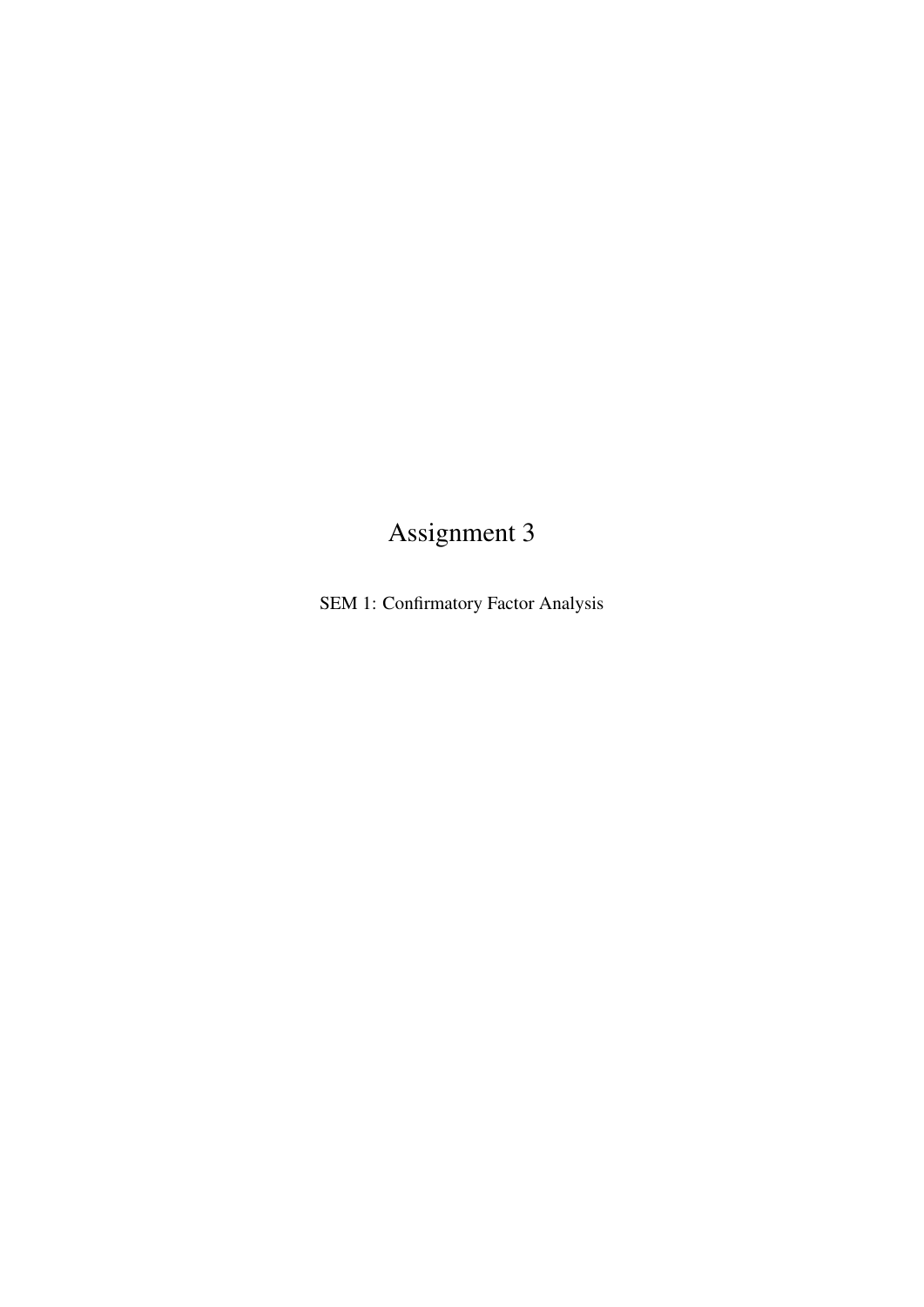Please hand in a .pdf file containing your report and a .R containing your codes or screenshots of every Jasp analysis. The deadline of this assignment is Sunday April 29 23:59.

## **Assignment**

While still working at the University of Amsterdam, [Wicherts and Dolan](#page-3-0) [\(2010\)](#page-3-0) performed measurement invariance tests on data used by [te Nijenhuis, Tolboom, Resing, and Bleichrodt](#page-3-1) [\(2004\)](#page-3-1) that aimed to measure intelligence differences between ethnic majority and minority groups in the Netherlands. In particular, the following factor model was used:



Table 2 of [Wicherts and Dolan](#page-3-0) [\(2010\)](#page-3-0) report the main results of the measurement invariance tests (note that the order of restrictions is slightly different than in the lecture):

Table 2

Fit measures of steps towards strict factorial invariance

| Step           | Restrictions                                                                   | df  | χ          | $\Delta df$ | Δχ <sup>2</sup> | p    | <b>RMSEA</b> | <b>CFI</b> | <b>AIC</b> |
|----------------|--------------------------------------------------------------------------------|-----|------------|-------------|-----------------|------|--------------|------------|------------|
|                | ۰                                                                              | 96  | 152.52**   |             |                 |      | .059         | .962       | 318        |
| $\overline{2}$ | <b>Factor loadings</b>                                                         | 104 | $157.13**$ | 8           | 4.61            | .798 | .055         | .964       | 306        |
| 3              | Factor loadings, residual variances                                            | 116 | 179.96**   | 12          | $22.83*$        | .029 | .059         | .957       | 310        |
| 3a             | Factor loadings, residual variances <sup>1</sup>                               | 115 | 170.93**   | $-1$        | $9.03**$        | .003 | .054         | .962       | 299        |
| 4              | Factor loadings, residual variances <sup>1</sup> , intercepts                  | 123 | 240.80**   | 8           | $69.87**$       | .000 | .077         | .920       | 356        |
|                |                                                                                |     |            |             |                 |      |              |            |            |
|                |                                                                                |     |            |             |                 |      |              |            |            |
| 4c             | Factor loadings, residual variances <sup>1</sup> , intercepts <sup>2,3,4</sup> | 120 | $174.37**$ | $-1$        | $4.14*$         | .042 | .052         | .963       | 292        |

Note: Restrictions in bold are tested by loglikelihood test  $\Delta \chi^2$ . \*p < 0.05; \*\*p < 0.01; (-1): Parameter freely estimated;

1: Memory Span; 2: Verbal Meaning; 3: Learning Names; 4: Storytelling

Jelte has made papers and summary statistics needed to replicate the analyses [available on his website](https://jeltewicherts.net/publications/). A free version of the paper can be found [here](https://jeltewichertsdotnet.files.wordpress.com/2015/12/wichertsdolanemip2010.pdf) (journal version is on blackboard) and the summary statistics needed for the analysis can be found [here](https://jeltewichertsdotnet.files.wordpress.com/2015/12/wichertsdolanemipdata.pdf). A related paper you might find interesting to read is available [here](https://www.researchgate.net/publication/304661070_The_importance_of_measurement_invariance_in_neurocognitive_ability_testing). We can read these into R by using the WichertsData.R file on blackboard. The sample size of the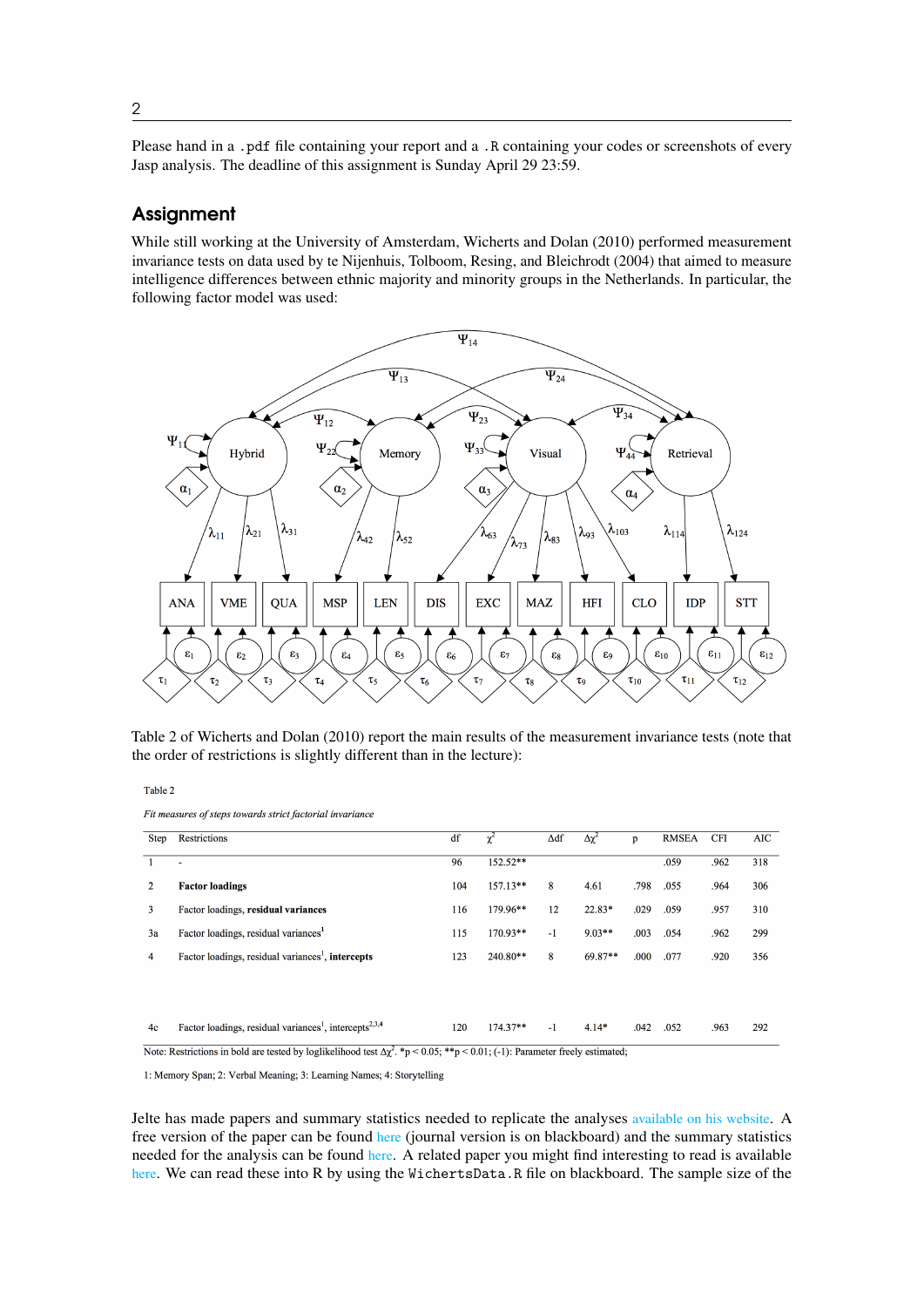majority group was 196 and the sample size of the minority group was 131. These variance–coviariance matrices and means can directly be used in a SEM analysis. To estimate a model using summary statistics, you can use the sample.cov, sample.mean and sample.nobs arguments. Note, multi-group analysis using summary statistics have not yet been implemented in Jasp. To this end, I have simulated the data WichertsSimData\_forJasp.csv on blackboard that can be used in Jasp and should give about the same results. *Only* use this data if you use Jasp!

Question 1 (4 points) Replicate Table 2 of [Wicherts and Dolan](#page-3-0) [\(2010\)](#page-3-0) (disregarding steps 4a and 4b which are blanked out above). To obtain the right values, use the  $\text{minic} = \text{``EQS''}$  option in lavaan (also available in Jasp). In Onyx, it is ok if you approximately get the same values. In Jasp, use the data file from blackboard, otherwise compute the model using summary statistics.

Question 2 (2 points) Write down the model matrices for model 3a, including subscripts denoting group for parameters that are free in both groups. Also list all parameters that are freely estimated (e.g.,  $\lambda_{12}, \lambda_{13}, \ldots$ ), and manually recompute the degrees of freedom (take restrictions into account!)

Question 3 (1 point) Consider the items in your group project. Could you think of one of the items that may feature intecept differences or factor loadings differences between two groups? Mention in your answer if you would expect intercept or factor loadings differences and why. The group does not have to be a group you measured. You may discuss this question with your group members, but write your answer alone.

Suppose I wish to estimte the following model for group 1:

$$
\mathbf{\Lambda}_{1} = \begin{bmatrix} \lambda_{111} & 0 \\ \lambda_{211} & 0 \\ 0 & \lambda_{421} \\ 0 & \lambda_{521} \\ 0 & \lambda_{621} \end{bmatrix}, \mathbf{\Psi}_{1} = \begin{bmatrix} 1 \\ \psi_{211} & 1 \end{bmatrix}, \mathbf{\tau}_{1} = \begin{bmatrix} \tau_{11} \\ \tau_{21} \\ \tau_{31} \\ \tau_{41} \\ \tau_{51} \end{bmatrix}, \mathbf{\alpha}_{1} = \begin{bmatrix} \alpha_{11} \\ \alpha_{21} \end{bmatrix}
$$

$$
\mathbf{\Theta}_{1} = \begin{bmatrix} \theta_{111} & \theta_{221} & \theta_{331} \\ \theta_{331} & \theta_{441} \\ \theta_{551} & \theta_{661} \end{bmatrix}
$$

and for group 2:

$$
\Lambda_2 = \begin{bmatrix} \lambda_{112} & 0 \\ \lambda_{212} & 0 \\ \lambda_{312} & 0 \\ \lambda_{412} & \lambda_{422} \\ 0 & \lambda_{522} \\ 0 & \lambda_{622} \end{bmatrix}, \Psi_2 = \begin{bmatrix} 1 \\ \psi_{212} & 1 \end{bmatrix}, \tau_2 = \begin{bmatrix} \tau_{12} \\ \tau_{22} \\ \tau_{32} \\ \tau_{42} \\ \tau_{62} \end{bmatrix}, \alpha_2 = \begin{bmatrix} \alpha_{12} \\ \alpha_{22} \end{bmatrix}
$$

$$
\Theta_2 = \begin{bmatrix} \theta_{112} & \theta_{222} & \theta_{332} \\ & \theta_{442} & \theta_{552} \\ & \theta_{662} \end{bmatrix}
$$